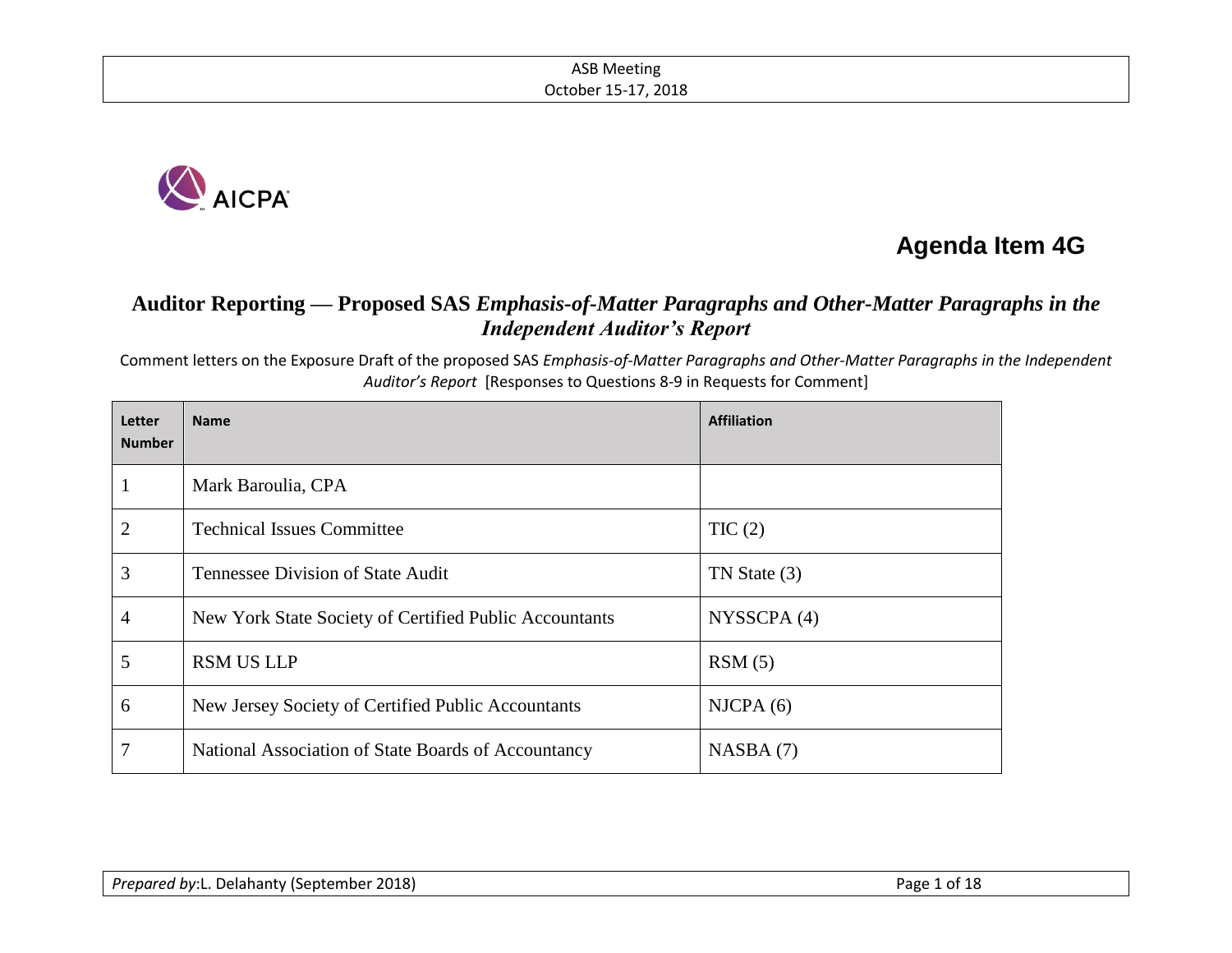| <b>Letter</b><br><b>Number</b> | <b>Name</b>                                          | <b>Affiliation</b>                                         |  |
|--------------------------------|------------------------------------------------------|------------------------------------------------------------|--|
| 8                              | Office of the Washington State Auditor               | Office of the<br>Washington<br><b>State</b><br>Auditor (8) |  |
| 9                              | Smith & Howard PC                                    | Smith & Howard PC (9)                                      |  |
| 10                             | CliftonLarsonAllen LLP                               | CliftonLarsonAllen LLP (10)                                |  |
| 11                             | ALEXANDER, ARONSON, FINNING & CO., P.C.              | AAFCPAs (11)                                               |  |
| 12                             | Federal Accounting Standards Advisory Board          | FASAB $(12)$                                               |  |
| 13                             | <b>Cherry Bekaert</b>                                | Cherry Bekaert (13)                                        |  |
| 14                             | Michigan Office of the Auditor General               | OAG (14)                                                   |  |
| 15                             | Maryland Association of Certified Public Accountants | MACPA(15)                                                  |  |
| 16                             | Piercy Bowler Taylor & Kern                          | PBTK $(16)$                                                |  |
| 17                             | Florida Institute of Certified Public Accountants    | FICPA(17)                                                  |  |
| 18                             | Dixon Hughes Goodman                                 | DHG(18)                                                    |  |
| 19                             | <b>BDO USA, LLP</b>                                  | <b>BDO</b> (19)                                            |  |
| 20                             | Illinois CPA Society                                 | ICPAS $(20)$                                               |  |
| 21                             | SVA Certified Public Accountants, S.C.               | SVA(21)                                                    |  |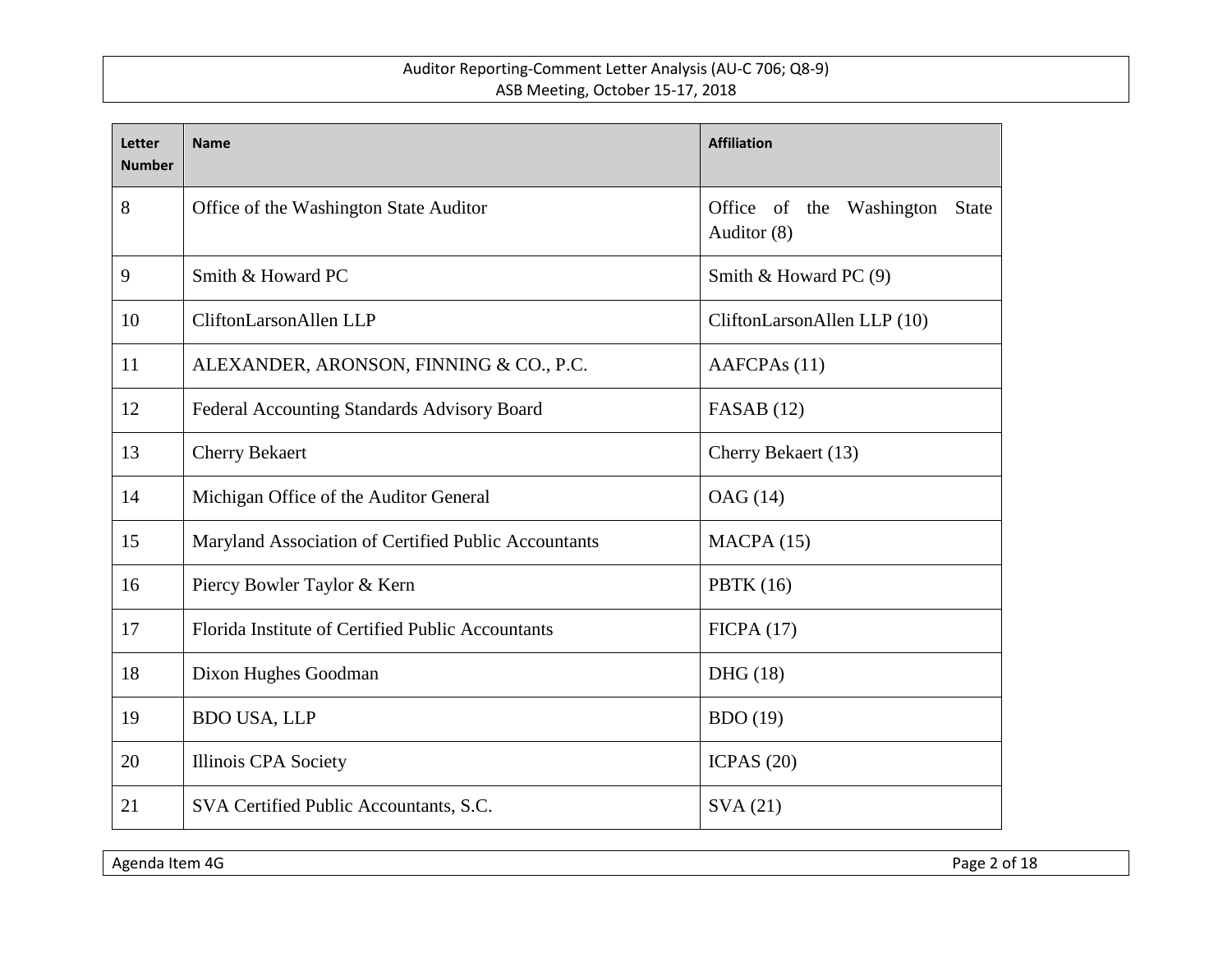| Letter<br><b>Number</b> | <b>Name</b>                                     | <b>Affiliation</b>                               |  |
|-------------------------|-------------------------------------------------|--------------------------------------------------|--|
| 22                      | <b>Association of Local Government Auditors</b> | Association of Local Government<br>Auditors (22) |  |
| 23                      | GAO U. S. Government Accountability Office      | GAO (23)                                         |  |
| 24                      | Massachusetts Society of CPAs                   | MSCPA (24)                                       |  |
| 25                      | <b>Grant Thornton LLP</b>                       | GT(25)                                           |  |
| 26                      | Crowe Horwath LLP                               | Crowe Horwath (26)                               |  |
| 27                      | North Carolina Association of CPAs              | NCACPA(27)                                       |  |
| 28                      | California Society of CPAs                      | CALCPA (28)                                      |  |
| 29                      | Anders CPAs & Advisors                          | Anders (29)                                      |  |
| 30                      | Baker Tilly Kirchow Krause, LLP                 | Baker Tilly (30)                                 |  |
| 31                      | The Ohio Society of CPAs                        | OHIOCPA (31)                                     |  |
| 32                      | PricewaterhouseCoopers LLP                      | <b>PWC</b> (32)                                  |  |
| 33                      | Ernst & Young LLP                               | EY(33)                                           |  |
| 34                      | <b>KPMG LLP</b>                                 | KPMG(34)                                         |  |
| 35                      | Laura Lindal                                    | Laura Lindal (35)                                |  |

Agenda Item 4G Page 3 of 18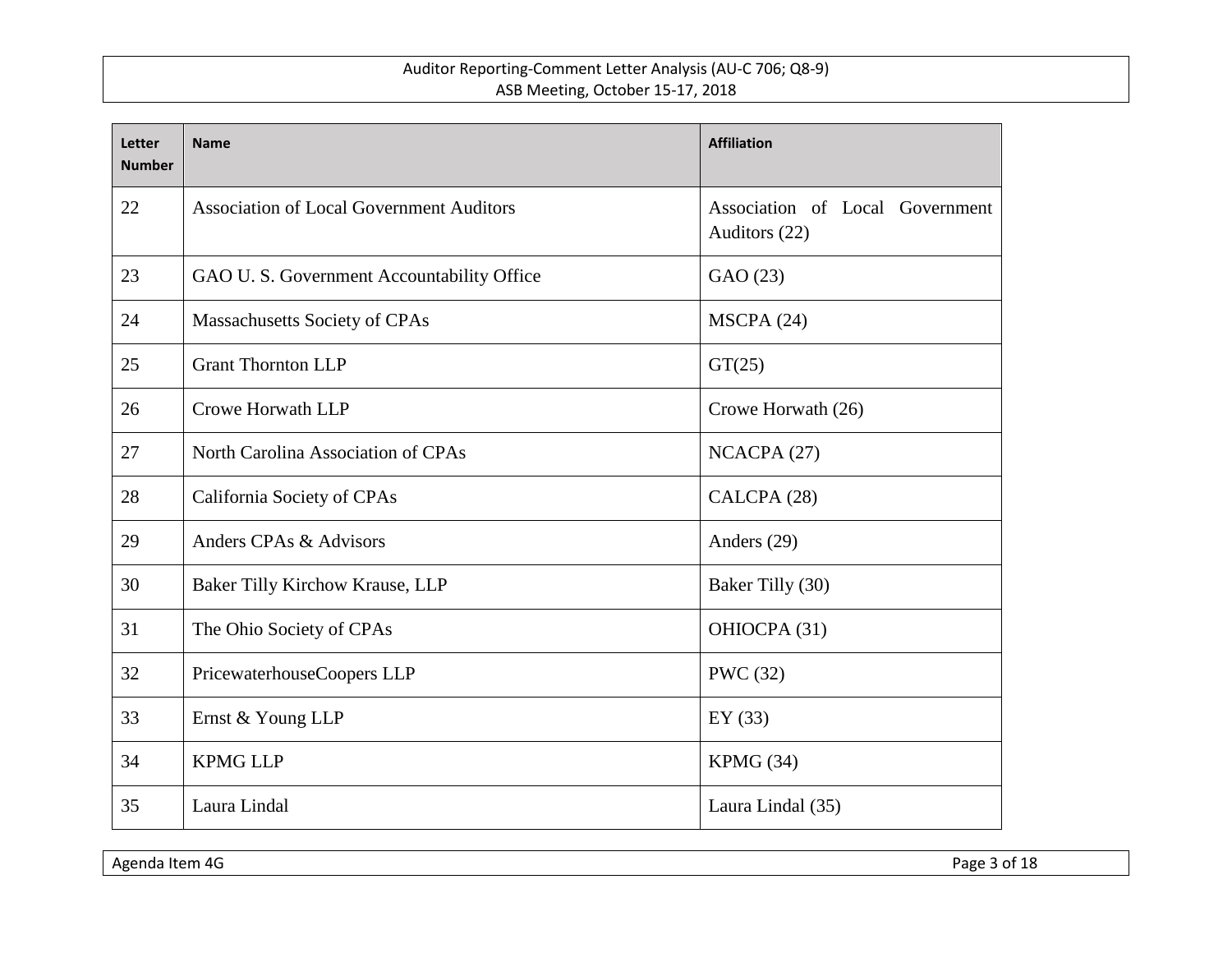| Letter<br><b>Number</b> | <b>Name</b>                                | <b>Affiliation</b>     |
|-------------------------|--------------------------------------------|------------------------|
| 36                      | <b>National State Auditors Association</b> | NSAA(36)               |
| 37                      | Deloitte & Touche LLP                      | D&T(37)                |
| 38                      | Abraham D. Akresh                          | Abraham D. Akresh (38) |

# **Request for Comment – AU-C 706 Emphasis of Matter and Other Matter Paragraphs in the Independent Auditors Report**

The ASB would like your views on the following:

| $ED$ Question $8$ — Are the revisions to existing requirements clear and understandable, and is the application material helpful in supporting<br>the application of those requirements? |                                                                                                                                                                                          |                                       |  |
|------------------------------------------------------------------------------------------------------------------------------------------------------------------------------------------|------------------------------------------------------------------------------------------------------------------------------------------------------------------------------------------|---------------------------------------|--|
| Responder                                                                                                                                                                                | <b>Comment</b>                                                                                                                                                                           | <b>TF Consideration</b> /<br>Response |  |
| TIC(2)                                                                                                                                                                                   | Yes, TIC believes the revisions to existing requirements are clear and understandable<br>and the application material is helpful in supporting the application of those<br>requirements. | Supportive                            |  |
| $TN$ State $(3)$                                                                                                                                                                         | <b>Yes</b>                                                                                                                                                                               | Supportive                            |  |

| Agenda Item 4G | Page 4 of 18 |
|----------------|--------------|
|----------------|--------------|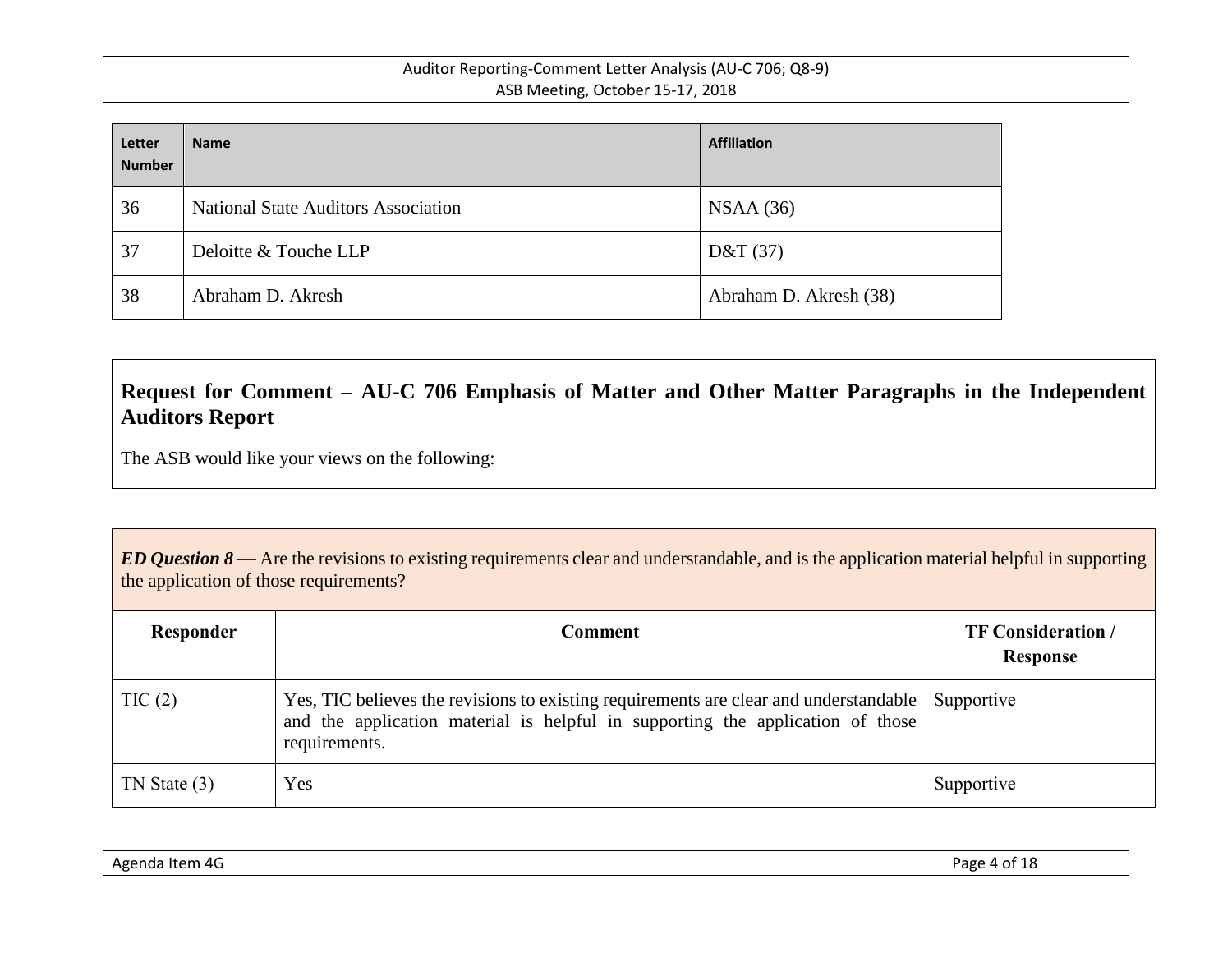| ED Question $8$ — Are the revisions to existing requirements clear and understandable, and is the application material helpful in supporting<br>the application of those requirements? |                                                                                                                                                                                                                                                                                                                                       |                                              |
|----------------------------------------------------------------------------------------------------------------------------------------------------------------------------------------|---------------------------------------------------------------------------------------------------------------------------------------------------------------------------------------------------------------------------------------------------------------------------------------------------------------------------------------|----------------------------------------------|
| Responder                                                                                                                                                                              | <b>Comment</b>                                                                                                                                                                                                                                                                                                                        | <b>TF Consideration /</b><br><b>Response</b> |
| NYSSCPA(4)                                                                                                                                                                             | The revisions to existing requirements relative to emphasis-of-matter and other-<br>matter paragraphs are clear and understandable, however, the application material<br>should be further clarified to provide support in the application of the requirements.<br>Please see our response to Question 9 below for additional detail. | Supportive with comments                     |
| RSM(5)                                                                                                                                                                                 | We believe the revisions to existing requirements in extant AU-C section 706 are clear<br>and understandable. Also, the application material is helpful in applying those<br>requirements.                                                                                                                                            | Supportive                                   |
| NICPA(6)                                                                                                                                                                               | See Response to #9 below.                                                                                                                                                                                                                                                                                                             | Supportive with comments                     |
| NASBA(7)                                                                                                                                                                               | No comment                                                                                                                                                                                                                                                                                                                            | No comment                                   |
| Office of the<br><b>Washington State</b><br>Auditor (8)                                                                                                                                | Yes                                                                                                                                                                                                                                                                                                                                   | Supportive                                   |
| Smith & Howard<br>PC(9)                                                                                                                                                                | The proposed changes to AU-C section 706 do not appear detrimental. The revisions<br>to existing requirements appear to be clear and understandable. The application<br>material appears appropriate in supporting the application of those requirements.                                                                             | Supportive<br>Same response as question<br>9 |
| CliftonLarsonAllen<br>LLP(10)                                                                                                                                                          | We do not believe the revisions are clear and understandable as it relates to clarifying<br>the relationship between the communication of KAMs, emphasis-of-matter                                                                                                                                                                    | Not supportive                               |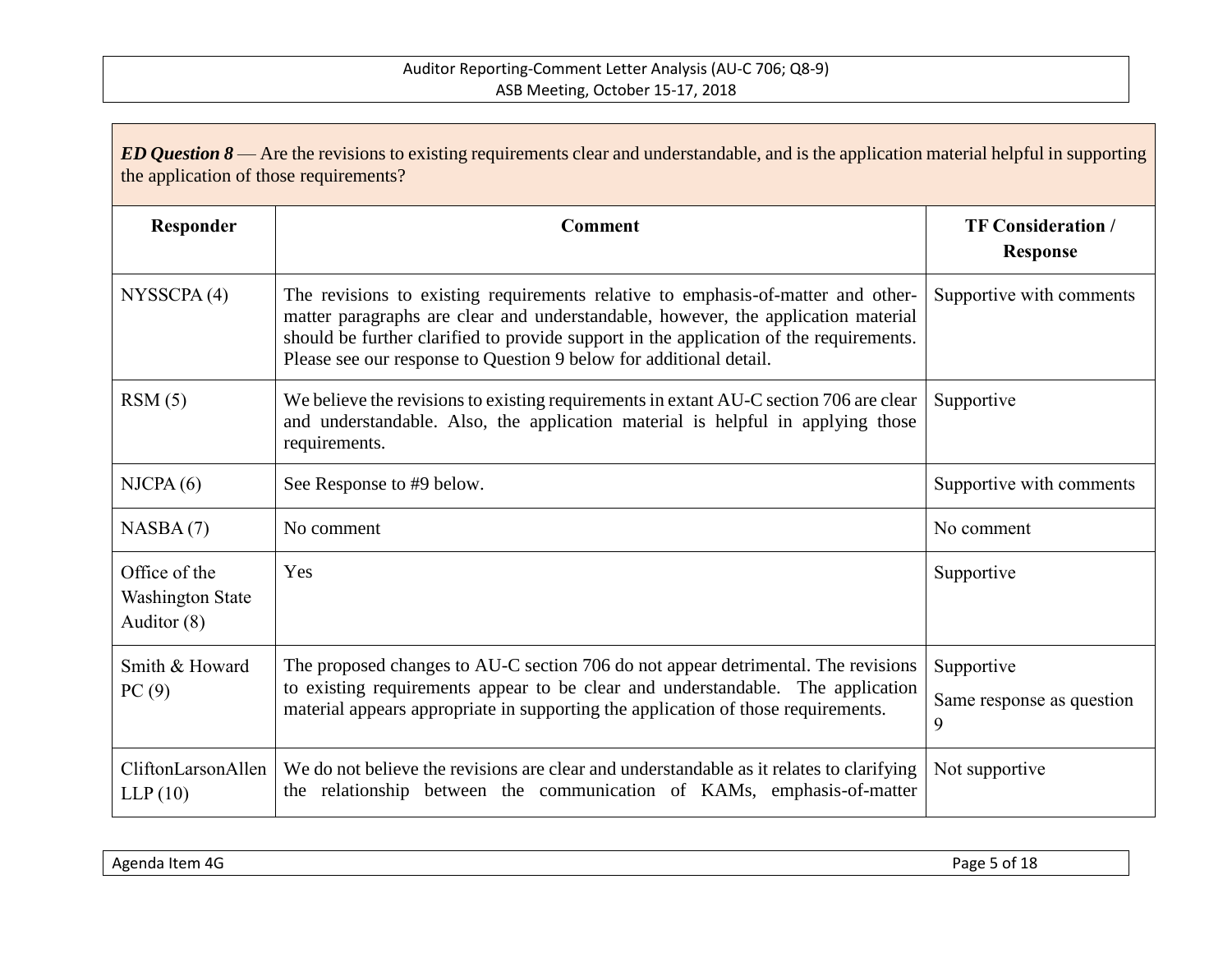| ED Question $8$ — Are the revisions to existing requirements clear and understandable, and is the application material helpful in supporting<br>the application of those requirements? |                                                                                                                                                                                                                                                                                                                                                                                                                                                                                                          |                                              |
|----------------------------------------------------------------------------------------------------------------------------------------------------------------------------------------|----------------------------------------------------------------------------------------------------------------------------------------------------------------------------------------------------------------------------------------------------------------------------------------------------------------------------------------------------------------------------------------------------------------------------------------------------------------------------------------------------------|----------------------------------------------|
| Responder                                                                                                                                                                              | <b>Comment</b>                                                                                                                                                                                                                                                                                                                                                                                                                                                                                           | <b>TF Consideration /</b><br><b>Response</b> |
|                                                                                                                                                                                        | paragraphs, and other-matter paragraphs for reasons described in our response to<br>question 9.                                                                                                                                                                                                                                                                                                                                                                                                          |                                              |
| AAFCPA <sub>s</sub> (11)                                                                                                                                                               | Yes, the revisions are clear and understandable with respect to emphasis-of-matter<br>and other-matter paragraphs, as there were no significant changes.                                                                                                                                                                                                                                                                                                                                                 | Supportive                                   |
| <b>Cherry Bekaert</b><br>(13)                                                                                                                                                          | We believe the proposed revisions to the existing requirements are clear and<br>understandable, and the application material is helpful in supporting the application<br>of the requirements.                                                                                                                                                                                                                                                                                                            | Supportive                                   |
| OAG (14)                                                                                                                                                                               | Yes, we consider the wording of this section as straightforward and easy to follow.<br>We have no suggested revisions.                                                                                                                                                                                                                                                                                                                                                                                   | Supportive                                   |
| MACPA(15)                                                                                                                                                                              | Yes.                                                                                                                                                                                                                                                                                                                                                                                                                                                                                                     | Supportive                                   |
| FICPA(17)                                                                                                                                                                              | The Committee agrees that the changes to AU-C 706 relating to the Emphasis-of-<br>Matter and Other-Matters paragraphs are sufficiently clarified through the<br>illustrations and the application material.                                                                                                                                                                                                                                                                                              | Supportive<br>Same response as question<br>9 |
| <b>BDO</b> (19)                                                                                                                                                                        | We agree that the revisions to existing requirements are clear and understandable, and<br>that the application material is helpful in supporting the application of the<br>requirements. We also support the convergence of the proposed SAS with ISA 706<br>(Revised), Emphasis of Matter Paragraphs and Other Matter Paragraphs in the<br>Independent Auditor's Report (ISA 706), to eliminate differences between the two<br>standards, except where necessitated by circumstances unique to the U.S. | Supportive                                   |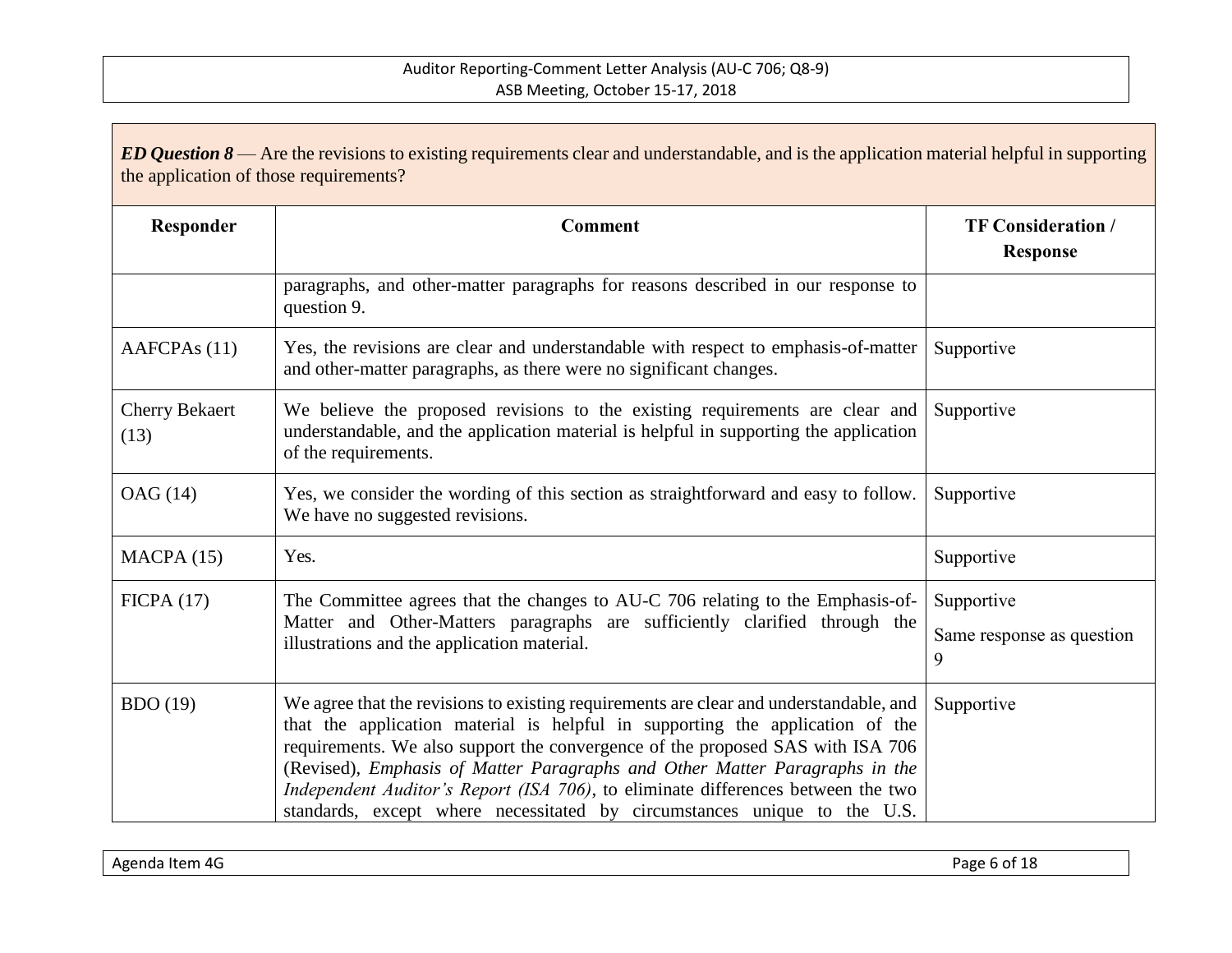| ED Question $8$ — Are the revisions to existing requirements clear and understandable, and is the application material helpful in supporting<br>the application of those requirements? |                                                                                                                                                                                                                                                                                                                         |                                                      |
|----------------------------------------------------------------------------------------------------------------------------------------------------------------------------------------|-------------------------------------------------------------------------------------------------------------------------------------------------------------------------------------------------------------------------------------------------------------------------------------------------------------------------|------------------------------------------------------|
| Responder                                                                                                                                                                              | <b>Comment</b>                                                                                                                                                                                                                                                                                                          | <b>TF Consideration /</b><br><b>Response</b>         |
|                                                                                                                                                                                        | environment. Furthermore, we note two paragraphs in the application guidance in ISA<br>706 were excluded from the proposed SAS that we believe would add clarity to the<br>interaction between KAM paragraphs and emphasis of matter paragraphs, as<br>discussed in further detail in our response to question 9 below. |                                                      |
| ICPAS $(20)$                                                                                                                                                                           | Yes                                                                                                                                                                                                                                                                                                                     | Supportive                                           |
| SVA(21)                                                                                                                                                                                | The proposed changes are in line with the proposed changes to AU-C 700 and AU-C<br>705 and are clear and understandable.                                                                                                                                                                                                | Supportive                                           |
| GAO (23)                                                                                                                                                                               | We agree that the revisions to existing requirements are clear and understandable and<br>the application guidance is helpful in supporting the application of those<br>requirements.                                                                                                                                    | Supportive                                           |
| MSCPA(24)                                                                                                                                                                              | The Committee does interpret the revisions as being clear and understandable. The<br>Committee also believes the application material is helpful.                                                                                                                                                                       | Supportive                                           |
| NCACPA (27)                                                                                                                                                                            | We believe the revisions are clear and understandable.                                                                                                                                                                                                                                                                  | Supportive                                           |
| CLCPA(28)                                                                                                                                                                              | Yes.                                                                                                                                                                                                                                                                                                                    | Supportive                                           |
| Anders (29)                                                                                                                                                                            | We feel the revisions in the section are clear and understandable, and that the<br>application material is helpful.                                                                                                                                                                                                     | Supportive                                           |
| Baker Tilly (30)                                                                                                                                                                       | We appreciate the Board adding the application guidance in paragraph A2 of AU-C<br>section 706 clarifying that an auditor may include an emphasis-of-matter paragraph                                                                                                                                                   | Content in A2 and A7 is<br>based on paragraph .24 of |

Agenda Item 4G Page 7 of 18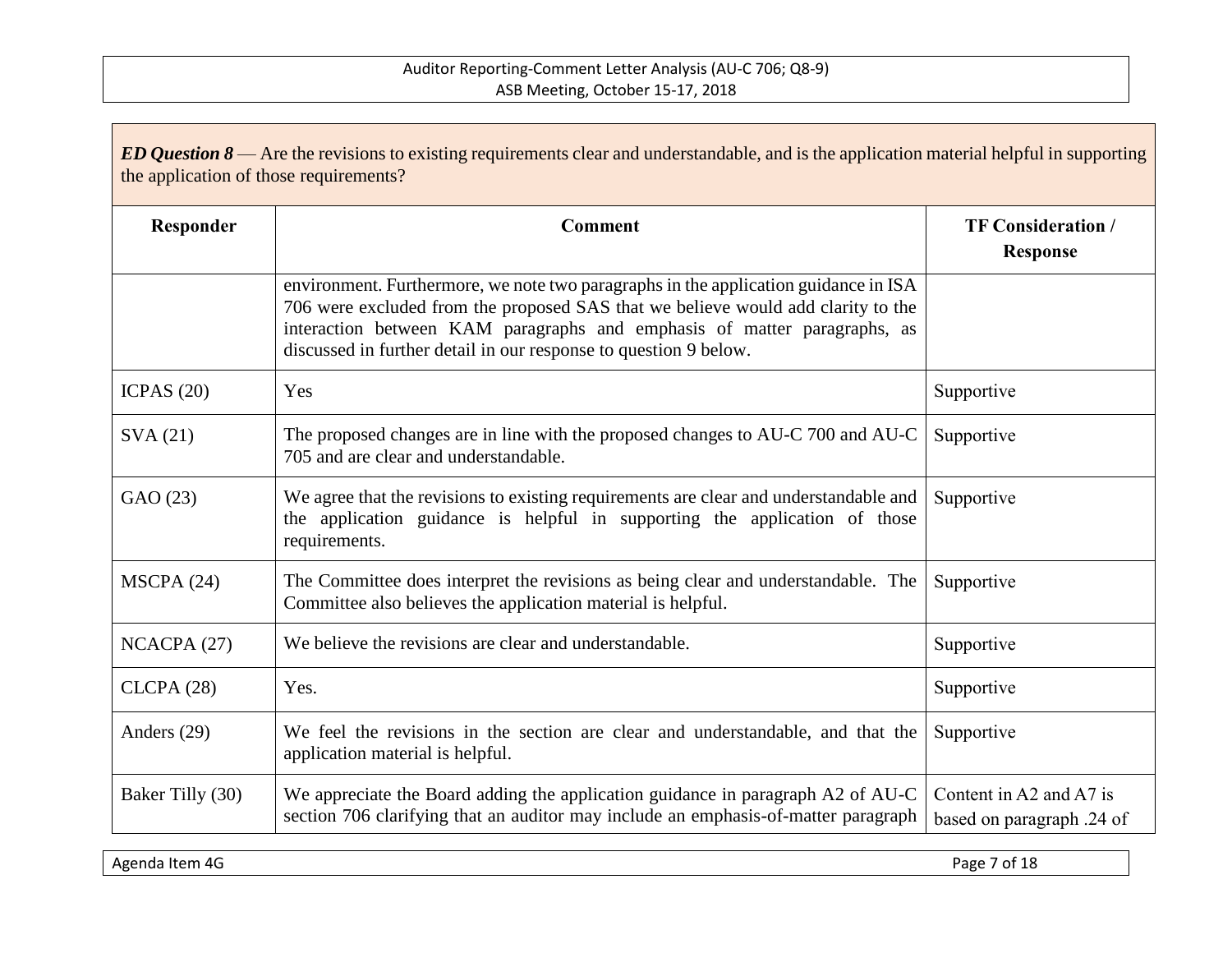| ED Question $8$ — Are the revisions to existing requirements clear and understandable, and is the application material helpful in supporting<br>the application of those requirements? |                                                                                                                                                                                                                                                                                                                                                                                                                                                                                                                                                                             |                                                                                                                                            |
|----------------------------------------------------------------------------------------------------------------------------------------------------------------------------------------|-----------------------------------------------------------------------------------------------------------------------------------------------------------------------------------------------------------------------------------------------------------------------------------------------------------------------------------------------------------------------------------------------------------------------------------------------------------------------------------------------------------------------------------------------------------------------------|--------------------------------------------------------------------------------------------------------------------------------------------|
| Responder                                                                                                                                                                              | <b>Comment</b>                                                                                                                                                                                                                                                                                                                                                                                                                                                                                                                                                              | <b>TF Consideration /</b><br><b>Response</b>                                                                                               |
|                                                                                                                                                                                        | making reference to management's disclosures related to the conditions and events<br>that raised substantial doubt and management's plans that alleviated that substantial<br>doubt as we believe this guidance is helpful and reflects what is often done in practice.                                                                                                                                                                                                                                                                                                     | AU-C 570. Paragraph .24<br>does not include "in the<br>aggregate" and therefore no                                                         |
|                                                                                                                                                                                        | We believe that throughout paragraph A2 and in the third bullet point of paragraph<br>A7 of AU-C section 706 "in the aggregate" should be added after "conditions or<br>events" to be consistent with the language used in AU-C section 570.                                                                                                                                                                                                                                                                                                                                | change made.                                                                                                                               |
| OHIOCPA (31)                                                                                                                                                                           | Requirements are clear, consistent, and understandable.                                                                                                                                                                                                                                                                                                                                                                                                                                                                                                                     | Supportive                                                                                                                                 |
| <b>PWC</b> (32)                                                                                                                                                                        | We believe the revisions to the proposed SAS are generally appropriate. However,<br>while we support requiring a heading for each Emphasis of Matter paragraph, we do<br>not think it is necessary to prescribe that the heading includes the term "Emphasis of<br>Matter." We note the IAASB's rationale for doing so was to differentiate Emphasis<br>of Matter paragraphs from KAM reporting, which is required for listed entities. In<br>light of the voluntary nature of KAMs under the ASB's proposal, we do not believe<br>this level of prescription is necessary. | Supportive with comments<br>See proposed changes made<br>to this proposed SAS in<br>agenda item 4A, including<br>paragraphs $9(a)$ and A6. |
| KPMG (34)                                                                                                                                                                              | Proposed SAS Emphasis-of-Matter Paragraphs and Other-Matter Paragraphs<br>in the Independent Auditor's Report (AU-C section 706)                                                                                                                                                                                                                                                                                                                                                                                                                                            | Supportive with comments                                                                                                                   |
|                                                                                                                                                                                        | With one exception, we believe that the proposed revisions are clear and<br>understandable, that the application material is helpful in supporting the application<br>of the requirements, and that the interrelationship between emphasis-of-matter or<br>other-matter paragraphs and KAMs is clear and understandable.                                                                                                                                                                                                                                                    |                                                                                                                                            |
|                                                                                                                                                                                        | With regard to the communication requirement in paragraph 12, when an auditor<br>determines that an emphasis-of-matter or other-matter paragraph should be included                                                                                                                                                                                                                                                                                                                                                                                                         |                                                                                                                                            |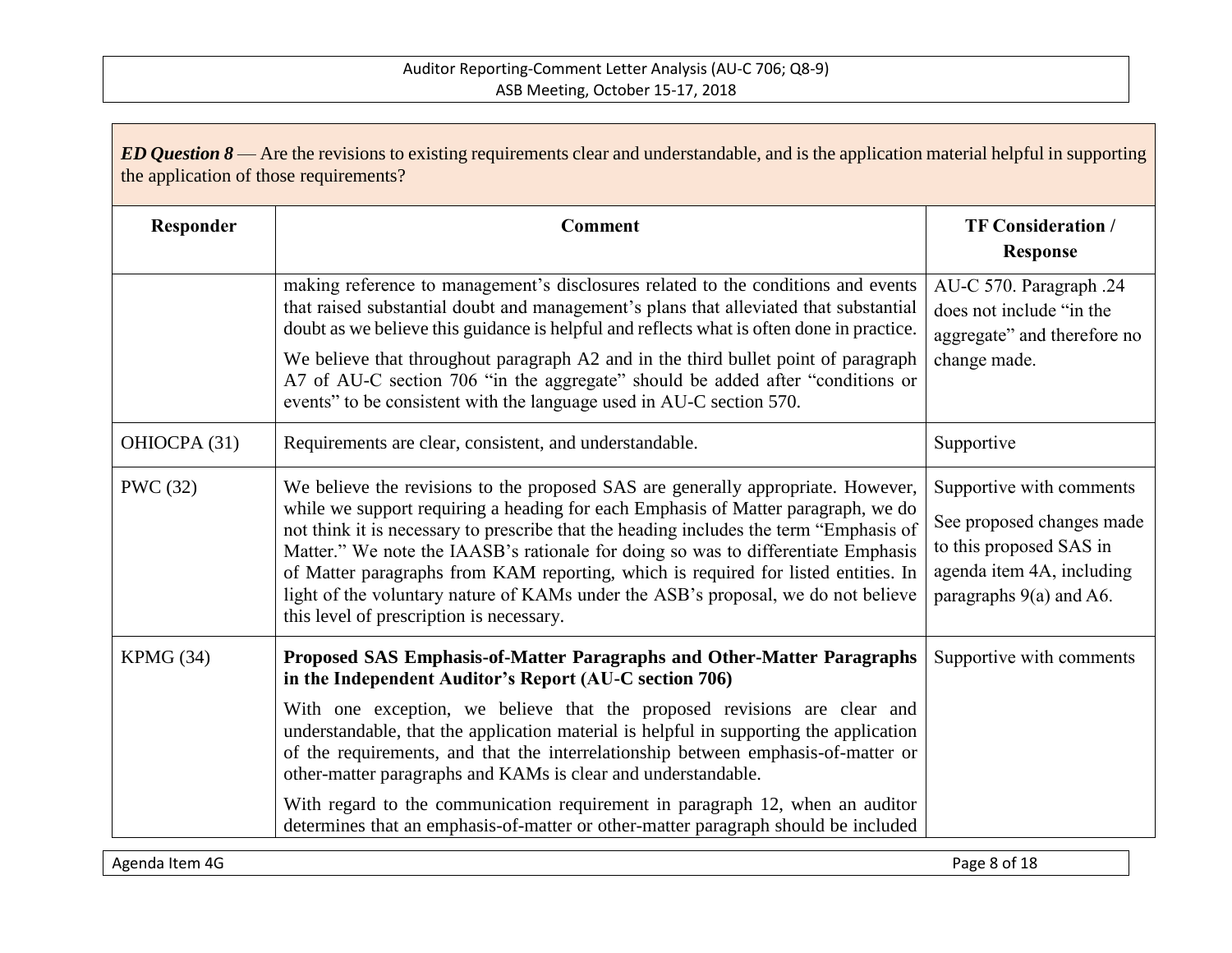| $ED$ Question $8$ — Are the revisions to existing requirements clear and understandable, and is the application material helpful in supporting<br>the application of those requirements? |                                                                                                                                                                                                                                                                                                         |                                                |
|------------------------------------------------------------------------------------------------------------------------------------------------------------------------------------------|---------------------------------------------------------------------------------------------------------------------------------------------------------------------------------------------------------------------------------------------------------------------------------------------------------|------------------------------------------------|
| Responder                                                                                                                                                                                | Comment                                                                                                                                                                                                                                                                                                 | <b>TF Consideration</b> /<br><b>Response</b>   |
|                                                                                                                                                                                          | in the auditor's report, we believe that communication should be required prior to the<br>report release date. Doing so is consistent with the new requirement in proposed AU-<br>C section 700 to state that those charged with governance have oversight<br>responsibilities for financial reporting. | See issue 1 in agenda item<br>$\overline{4}$ . |
| NSAA(36)                                                                                                                                                                                 | We believe the revisions to existing requirements are clear and understandable, and<br>the application material is helpful in supporting the application of those requirements.                                                                                                                         | Supportive                                     |
| D&T(37)                                                                                                                                                                                  | D&T believes the revisions to the existing requirements for emphasis-of-matter and<br>other-matter paragraphs are clear and understandable and the application material is<br>helpful in supporting the application of those requirements.                                                              | Supportive                                     |

*ED Question 9* — Is the interrelationship between emphasis-of-matter or other-matter paragraphs and KAMs clear and understandable, recognizing that the communication of KAMs is not required for audits of nonissuers? If not, what additional guidance would be helpful?

| Responder       | Comment                                                                                                                                                                                                                                                                               | <b>TF Consideration /</b><br>Response |
|-----------------|---------------------------------------------------------------------------------------------------------------------------------------------------------------------------------------------------------------------------------------------------------------------------------------|---------------------------------------|
| $\vert$ TIC (2) | Yes, TIC does believe that the interrelationship between emphasis-of-matter or other- Supportive with comments<br>matter paragraphs and KAMs is clear and understandable. However, TIC was<br>confused by the fact that, in this ED, the order of certain items in the report is more |                                       |

| Item 4G | Page 9 |
|---------|--------|
| Agenda  | of 18  |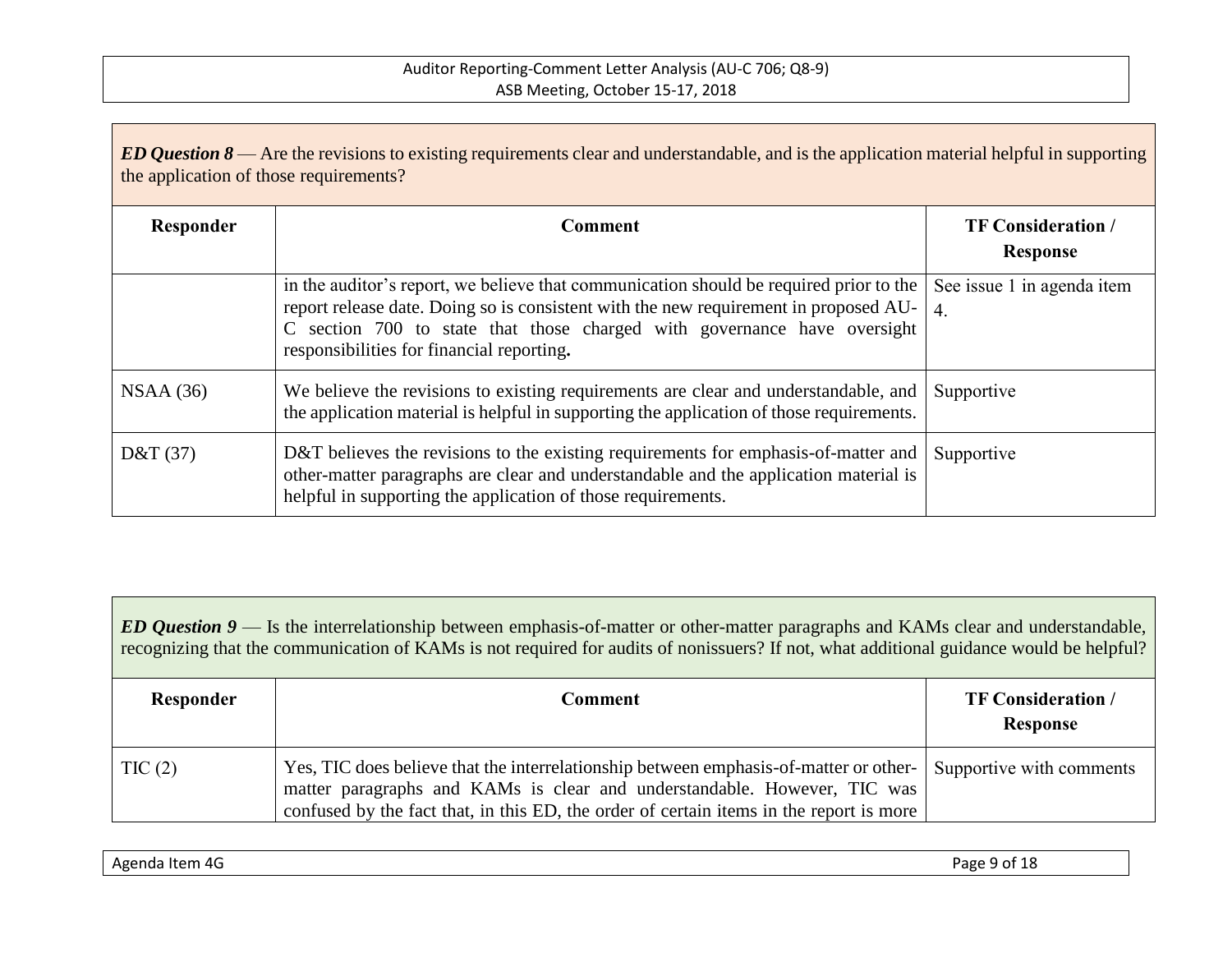| ED Question $9$ — Is the interrelationship between emphasis-of-matter or other-matter paragraphs and KAMs clear and understandable,<br>recognizing that the communication of KAMs is not required for audits of nonissuers? If not, what additional guidance would be helpful? |                                                                                                                                                                                                                                                                                                                                                                                                                                                                                                                                            |                                                                                                                     |  |  |
|--------------------------------------------------------------------------------------------------------------------------------------------------------------------------------------------------------------------------------------------------------------------------------|--------------------------------------------------------------------------------------------------------------------------------------------------------------------------------------------------------------------------------------------------------------------------------------------------------------------------------------------------------------------------------------------------------------------------------------------------------------------------------------------------------------------------------------------|---------------------------------------------------------------------------------------------------------------------|--|--|
| Responder                                                                                                                                                                                                                                                                      | <b>Comment</b>                                                                                                                                                                                                                                                                                                                                                                                                                                                                                                                             | <b>TF Consideration /</b><br><b>Response</b>                                                                        |  |  |
|                                                                                                                                                                                                                                                                                | important than perhaps it was under the current reporting standard, but in the case of<br>Other-Matter paragraphs in .A14 (on page 193 of the ED), the placement is subjective.<br>TIC believes it may just be less confusing for practitioners if the placement of these<br>paragraphs were made clear rather than leaving this to judgment.                                                                                                                                                                                              | TF supports retaining<br>flexibility in the placement<br>of sections                                                |  |  |
| $TN$ State $(3)$                                                                                                                                                                                                                                                               | See #5 above.                                                                                                                                                                                                                                                                                                                                                                                                                                                                                                                              |                                                                                                                     |  |  |
| NYSSCPA(4)                                                                                                                                                                                                                                                                     | No, as under extant standards, the interrelationship between emphasis-of-matter or<br>other-matter paragraphs (and now, KAMs) remains insufficiently clear and, in our<br>view, is not understandable. Accordingly, we believe page 189, paragraph 8.b., of the<br>Exposure Draft should be clarified to read similarly to the last sentence on page 185,<br>paragraph A1., and that further guidance should be provided to emphasize once again<br>that communication of KAMs in audit reports is not required for audits of non-issuers. | Not supportive<br>See proposed changes made<br>to this proposed SAS in<br>agenda item 4A, including<br>paragraph 2. |  |  |
| RSM(5)                                                                                                                                                                                                                                                                         | We believe the interrelationships between (a) emphasis-of-matter or other-matter<br>paragraphs and (b) KAMs is clear and understandable, and no additional guidance is<br>needed.                                                                                                                                                                                                                                                                                                                                                          | Supportive                                                                                                          |  |  |
| NICPA(6)                                                                                                                                                                                                                                                                       | The interrelationship is not entirely clear in the proposed guidance. However, if an<br>example report were included in the exposure material it may provide a better<br>understanding of the interrelationship.                                                                                                                                                                                                                                                                                                                           | Supportive with comments<br>TF believes Illustration 2<br>provides guidance.                                        |  |  |
| NASBA(7)                                                                                                                                                                                                                                                                       | No comment                                                                                                                                                                                                                                                                                                                                                                                                                                                                                                                                 | No comment                                                                                                          |  |  |

Agenda Item 4G Page 10 of 18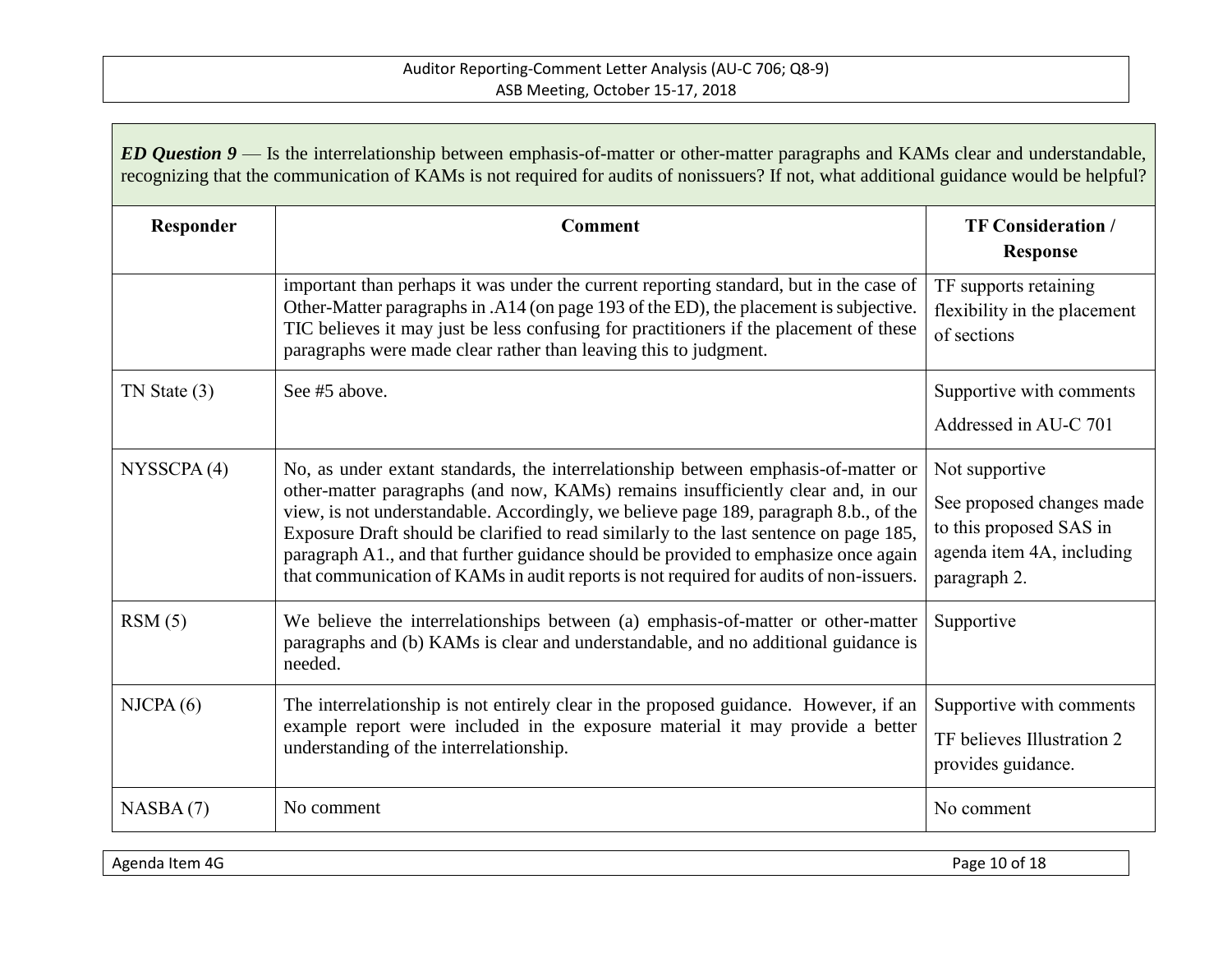| ED Question $9$ — Is the interrelationship between emphasis-of-matter or other-matter paragraphs and KAMs clear and understandable,<br>recognizing that the communication of KAMs is not required for audits of nonissuers? If not, what additional guidance would be helpful? |                                                                                                                                                                                                                                                                                                                                                                                                                                                                                                                                                                        |                                                               |  |
|--------------------------------------------------------------------------------------------------------------------------------------------------------------------------------------------------------------------------------------------------------------------------------|------------------------------------------------------------------------------------------------------------------------------------------------------------------------------------------------------------------------------------------------------------------------------------------------------------------------------------------------------------------------------------------------------------------------------------------------------------------------------------------------------------------------------------------------------------------------|---------------------------------------------------------------|--|
| Responder                                                                                                                                                                                                                                                                      | <b>Comment</b>                                                                                                                                                                                                                                                                                                                                                                                                                                                                                                                                                         | <b>TF Consideration /</b><br><b>Response</b>                  |  |
| Office of the<br><b>Washington State</b><br>Auditor (8)                                                                                                                                                                                                                        | As discussed in our response to question 5, we do not believe that including key audit<br>matters in the auditor's report is beneficial, because it creates an unacceptably high<br>risk of misunderstanding the difference between the auditor's opinion, emphasis or<br>other matter paragraphs, and KAMs                                                                                                                                                                                                                                                            | Not supportive<br>noted                                       |  |
| Smith & Howard<br>PC(9)                                                                                                                                                                                                                                                        | The proposed changes to AU-C section 706 do not appear detrimental. The revisions<br>to existing requirements appear to be clear and understandable. The application<br>material appears appropriate in supporting the application of those requirements.                                                                                                                                                                                                                                                                                                              | Supportive<br>Same response as question<br>8                  |  |
| CliftonLarsonAllen<br>LLP(10)                                                                                                                                                                                                                                                  | We are concerned that users will not understand the difference between KAMs and<br>emphasis-of-matter and other-matter paragraphs. Because KAM is not required for<br>audits of nonissuers, in practice, a similar item could be communicated differently in<br>the auditor's report for different entities. One client engaged the auditor to report on<br>KAM and another client did not engage the auditor to report on KAM resulting in<br>different communications in the auditor's report for the same item.<br>Please also refer to our response to question 6. | Not Supportive<br>Noted.                                      |  |
| AAFCPAs (11)                                                                                                                                                                                                                                                                   | The interrelationship between emphasis-of-matter and other-matter paragraphs is<br>clear. However, the interrelationship between emphasis-of-matter or other-matter<br>paragraphs with KAMs is not clear. As stated above, we suggest to eliminate AU-C<br>701. If desired, modify AU-C Section 706 to incorporate some of the KAM concept.                                                                                                                                                                                                                            | Not Supportive<br>TF agreed to continue with<br>current model |  |
| <b>Cherry Bekaert</b><br>(13)                                                                                                                                                                                                                                                  | We believe the interrelationship between emphasis-of-matter or other-matter<br>paragraphs and KAMs is clear and understandable. We believe the proposed guidance                                                                                                                                                                                                                                                                                                                                                                                                       | Supportive                                                    |  |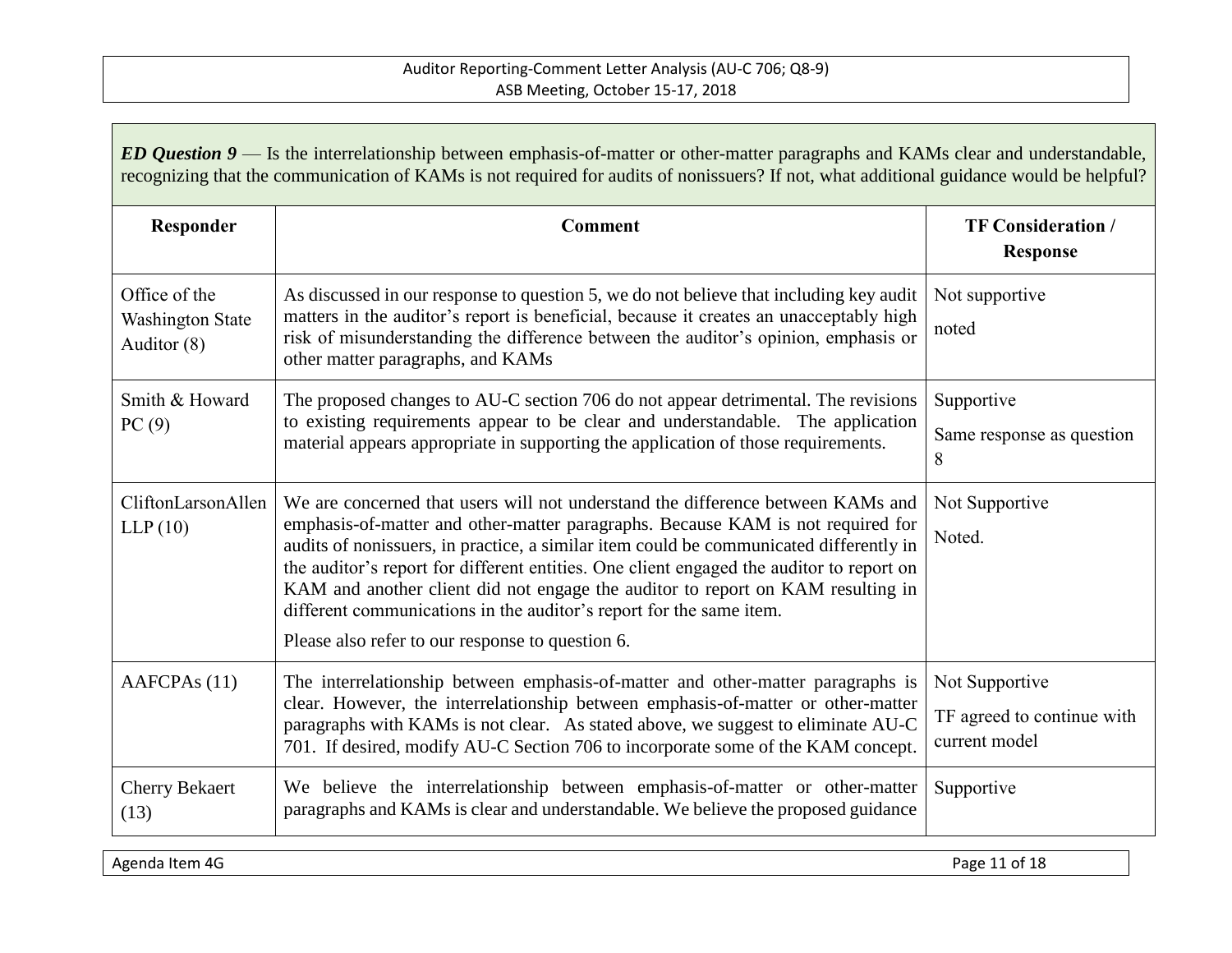| ED Question $9$ — Is the interrelationship between emphasis-of-matter or other-matter paragraphs and KAMs clear and understandable,<br>recognizing that the communication of KAMs is not required for audits of nonissuers? If not, what additional guidance would be helpful? |                                                                                                                                                                                                                                                                                                                                                                                                                                                                                                                                                                                                                                                                                               |                                                                                                                                                                          |  |
|--------------------------------------------------------------------------------------------------------------------------------------------------------------------------------------------------------------------------------------------------------------------------------|-----------------------------------------------------------------------------------------------------------------------------------------------------------------------------------------------------------------------------------------------------------------------------------------------------------------------------------------------------------------------------------------------------------------------------------------------------------------------------------------------------------------------------------------------------------------------------------------------------------------------------------------------------------------------------------------------|--------------------------------------------------------------------------------------------------------------------------------------------------------------------------|--|
| Responder                                                                                                                                                                                                                                                                      | <b>Comment</b>                                                                                                                                                                                                                                                                                                                                                                                                                                                                                                                                                                                                                                                                                | <b>TF Consideration /</b><br><b>Response</b>                                                                                                                             |  |
|                                                                                                                                                                                                                                                                                | is clear that emphasis-of-matter or other-matter paragraphs are only required if these<br>matters are not already communicated as KAMs.                                                                                                                                                                                                                                                                                                                                                                                                                                                                                                                                                       |                                                                                                                                                                          |  |
| <b>OAG</b> (14)                                                                                                                                                                                                                                                                | While we do consider this section as understandable, we look forward to the updated<br>AICPA State and Local Audit Guide that will include examples of opinion letters for<br>nonissuers that contain emphasis of matter and other matter paragraphs without<br>communicating KAMs.                                                                                                                                                                                                                                                                                                                                                                                                           | Supportive<br>AICPA Audit and<br>Accounting Guide State and<br><b>Local Governments to</b><br>include examples.                                                          |  |
| MACPA(15)                                                                                                                                                                                                                                                                      | Yes.                                                                                                                                                                                                                                                                                                                                                                                                                                                                                                                                                                                                                                                                                          | Supportive                                                                                                                                                               |  |
| FICPA(17)                                                                                                                                                                                                                                                                      | The Committee agrees that the changes to AU-C 706 relating to the Emphasis-of-<br>Matter and Other-Matters paragraphs are sufficiently clarified through the<br>illustrations and the application material.                                                                                                                                                                                                                                                                                                                                                                                                                                                                                   | Supportive<br>Same response as question                                                                                                                                  |  |
| BDO(19)                                                                                                                                                                                                                                                                        | Overall, we believe that the interrelationship between emphasis-of-matter or other-<br>matter paragraphs and KAMs is clear and understandable within the proposed SAS.<br>However, we note that certain guidance from paragraphs A2 and A3 of ISA 706 was<br>excluded from the proposed SAS. We believe that inclusion of this application<br>guidance would provide additional clarity, and believe that this guidance should be<br>incorporated into the proposed SAS. Refer to the sentences in italics below:<br>A2. Matters that are determined to be key audit matters in accordance with ISA 701<br>may also be, in the auditor's judgment, fundamental to users' understanding of the | Supportive<br>TF does not support<br>including A2 and A3 from<br>ISA 706 (revised). TF<br>believes this content was<br>included in ISA 706<br>(Revised) for one specific |  |
|                                                                                                                                                                                                                                                                                | financial statements. In such cases, in communicating the matter as a key audit                                                                                                                                                                                                                                                                                                                                                                                                                                                                                                                                                                                                               | jurisdiction and may create                                                                                                                                              |  |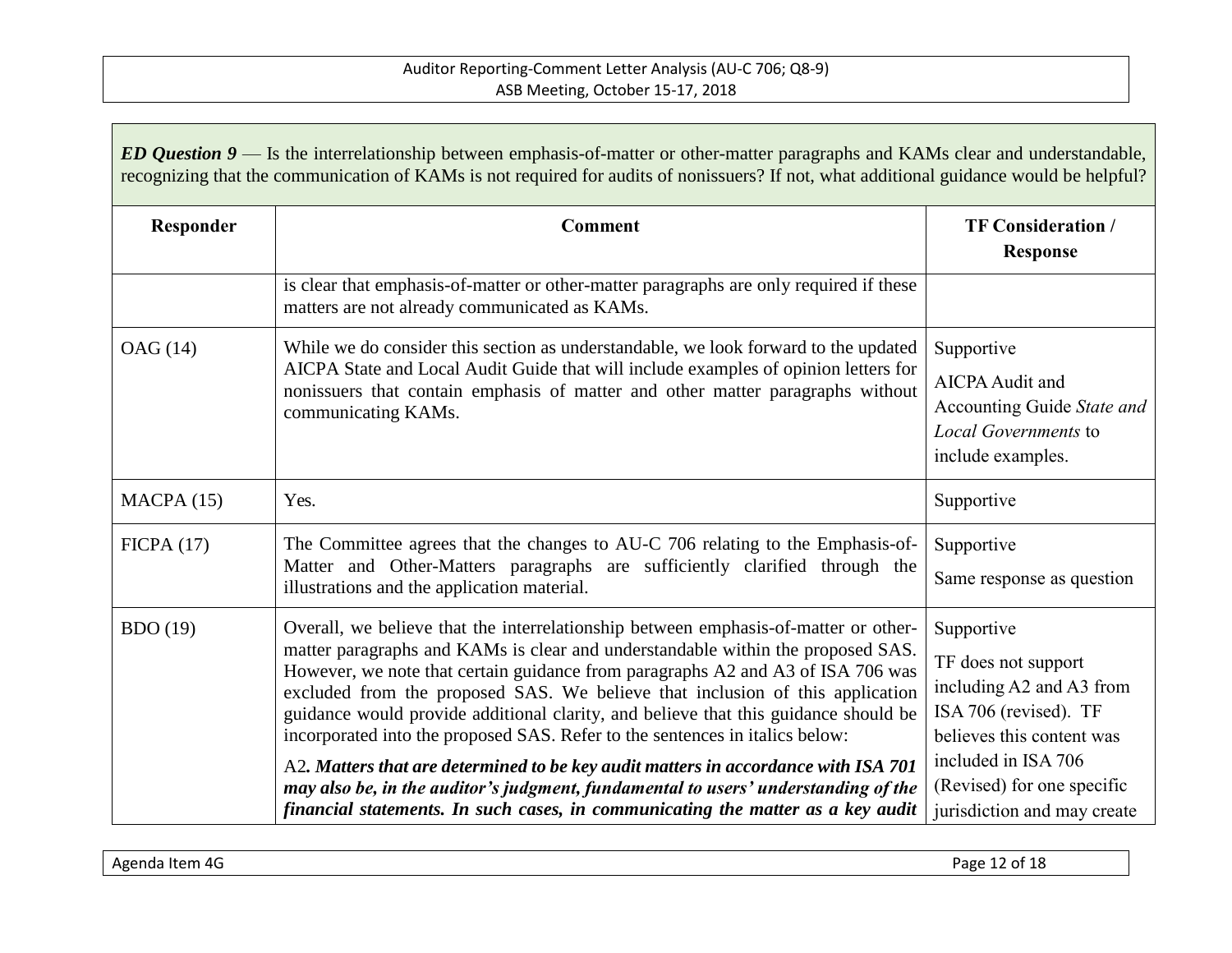| ED Question $9$ — Is the interrelationship between emphasis-of-matter or other-matter paragraphs and KAMs clear and understandable,<br>recognizing that the communication of KAMs is not required for audits of nonissuers? If not, what additional guidance would be helpful? |                                                                                                                                                                                                                                                                                                                                                                                                                                                                                                                               |                                                                                  |  |
|--------------------------------------------------------------------------------------------------------------------------------------------------------------------------------------------------------------------------------------------------------------------------------|-------------------------------------------------------------------------------------------------------------------------------------------------------------------------------------------------------------------------------------------------------------------------------------------------------------------------------------------------------------------------------------------------------------------------------------------------------------------------------------------------------------------------------|----------------------------------------------------------------------------------|--|
| Responder                                                                                                                                                                                                                                                                      | <b>Comment</b>                                                                                                                                                                                                                                                                                                                                                                                                                                                                                                                | <b>TF Consideration /</b><br><b>Response</b>                                     |  |
|                                                                                                                                                                                                                                                                                | matter in accordance with ISA 701, the auditor may wish to highlight or draw<br>further attention to its relative importance. The auditor may do so by presenting the<br>matter more prominently than other matters in the Key Audit Matters section (e.g.,<br>as the first matter) or by including additional information in the description of the<br>key audit matter to indicate the importance of the matter to users' understanding of<br>the financial statements.                                                     | more confusion if included<br>in the proposed SAS.                               |  |
|                                                                                                                                                                                                                                                                                | A3. There may be a matter that is not determined to be a key audit matter in<br>accordance with ISA 701 (i.e., because it did not require significant auditor<br>attention), but which, in the auditor's judgment, is fundamental to users'<br>understanding of the financial statements (e.g., a subsequent event). If the auditor<br>considers it necessary to draw users' attention to such a matter, the matter is<br>included in an Emphasis of Matter paragraph in the auditor's report in accordance<br>with this ISA. |                                                                                  |  |
| ICPAS $(20)$                                                                                                                                                                                                                                                                   | Yes                                                                                                                                                                                                                                                                                                                                                                                                                                                                                                                           | Supportive                                                                       |  |
| SVA(21)                                                                                                                                                                                                                                                                        | The last paragraph of the auditor's responsibilities section is addressing<br>communications with those charged with governance. Therefore, disclosing KAMs<br>immediately after the opinion and between the emphasis-of-matter and other-matter<br>paragraphs does not make sense given the proposed order of the report in AU-C 700.<br>It would make sense if the order of the report aligned with extant AU-C 700 so that<br>context was provided to the reader.                                                          | Supportive with comments<br>ASB agreed to align with<br>the ISA on the ordering. |  |
| GAO (23)                                                                                                                                                                                                                                                                       | We believe that the interrelationship between emphasis-of-matter or other-matter<br>paragraphs and KAMs are clear and understandable.                                                                                                                                                                                                                                                                                                                                                                                         | Supportive                                                                       |  |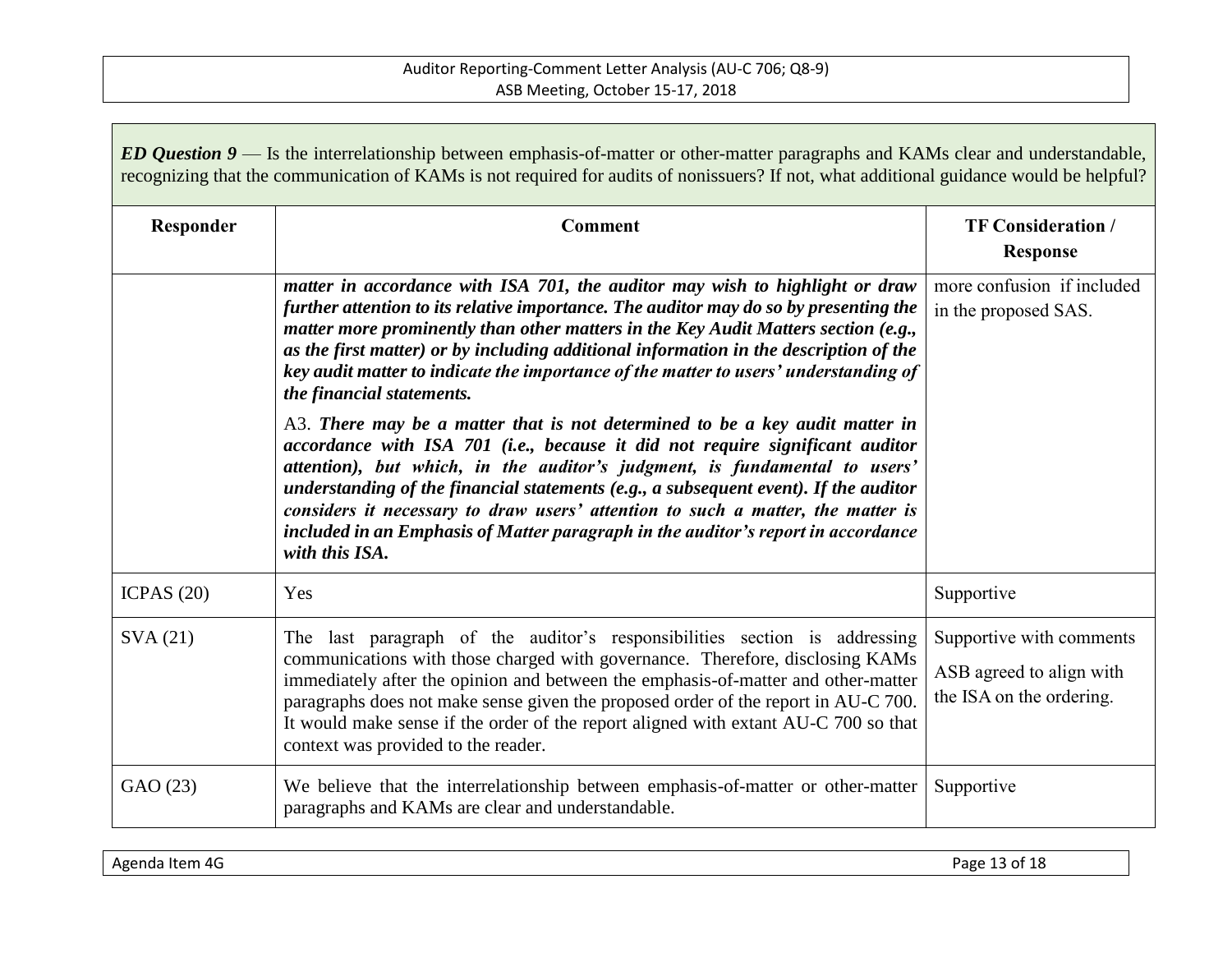| ED Question $9$ — Is the interrelationship between emphasis-of-matter or other-matter paragraphs and KAMs clear and understandable,<br>recognizing that the communication of KAMs is not required for audits of nonissuers? If not, what additional guidance would be helpful? |                                                                                                                                                                                                                                                                                                                                                                                                                                                                                                                                                                                                                                                                                                          |                                                                                                          |  |
|--------------------------------------------------------------------------------------------------------------------------------------------------------------------------------------------------------------------------------------------------------------------------------|----------------------------------------------------------------------------------------------------------------------------------------------------------------------------------------------------------------------------------------------------------------------------------------------------------------------------------------------------------------------------------------------------------------------------------------------------------------------------------------------------------------------------------------------------------------------------------------------------------------------------------------------------------------------------------------------------------|----------------------------------------------------------------------------------------------------------|--|
| Responder                                                                                                                                                                                                                                                                      | <b>Comment</b>                                                                                                                                                                                                                                                                                                                                                                                                                                                                                                                                                                                                                                                                                           | <b>TF Consideration /</b><br><b>Response</b>                                                             |  |
| MSCPA(24)                                                                                                                                                                                                                                                                      | The Committee believes the interrelationship between the emphasis of a matter and<br>KAM is clear. The emphasis of a matter paragraph would be applicable to specific<br>circumstances whereas KAM seems to be more general issues that would be part of<br>the communication with those charged with governance.<br>Under KAM see our comments under the general section above. Particularly the<br>possible requirement of KAM by regulators.                                                                                                                                                                                                                                                          | Supportive                                                                                               |  |
| NCACPA(27)                                                                                                                                                                                                                                                                     | We believe that the interrelationship between emphasis-of-matter or other-matter<br>paragraphs and KAMS would only be clear to those individuals in the auditing<br>profession. Non-auditor readers of the financials could be confused if there have been<br>KAMs previously or if they had seen an engagement letter that indicated KAMs<br>would be in the opinion and then there were no KAMs in the report. Currently in the<br>exposure draft there are no examples of KAMs so it makes the guidance more difficult<br>to understand. It makes sense that KAMs are a significant item to the audit like a<br>finding or a hard to audit area that would be important to communicate to governance. | Not Supportive<br>Example KAM will not be<br>included in the proposed<br>SAS based on ASB<br>discussion. |  |
| CLCPA(28)                                                                                                                                                                                                                                                                      | We may ask the committee to include more examples especially in areas when a KAM<br>may also be addressed as an Other Matter, such as going concern uncertainty, or<br>Emphasis of a Matter where these may already be included as a communication to<br>those charged with governance and therefore included as a KAM.                                                                                                                                                                                                                                                                                                                                                                                  | Supportive with comments                                                                                 |  |
| Anders (29)                                                                                                                                                                                                                                                                    | While the interrelationship between EOM and OM paragraphs and KAMs is clear in<br>the proposal, we have previously expressed concerned about the inclusion of KAMs<br>in general.                                                                                                                                                                                                                                                                                                                                                                                                                                                                                                                        | Supportive                                                                                               |  |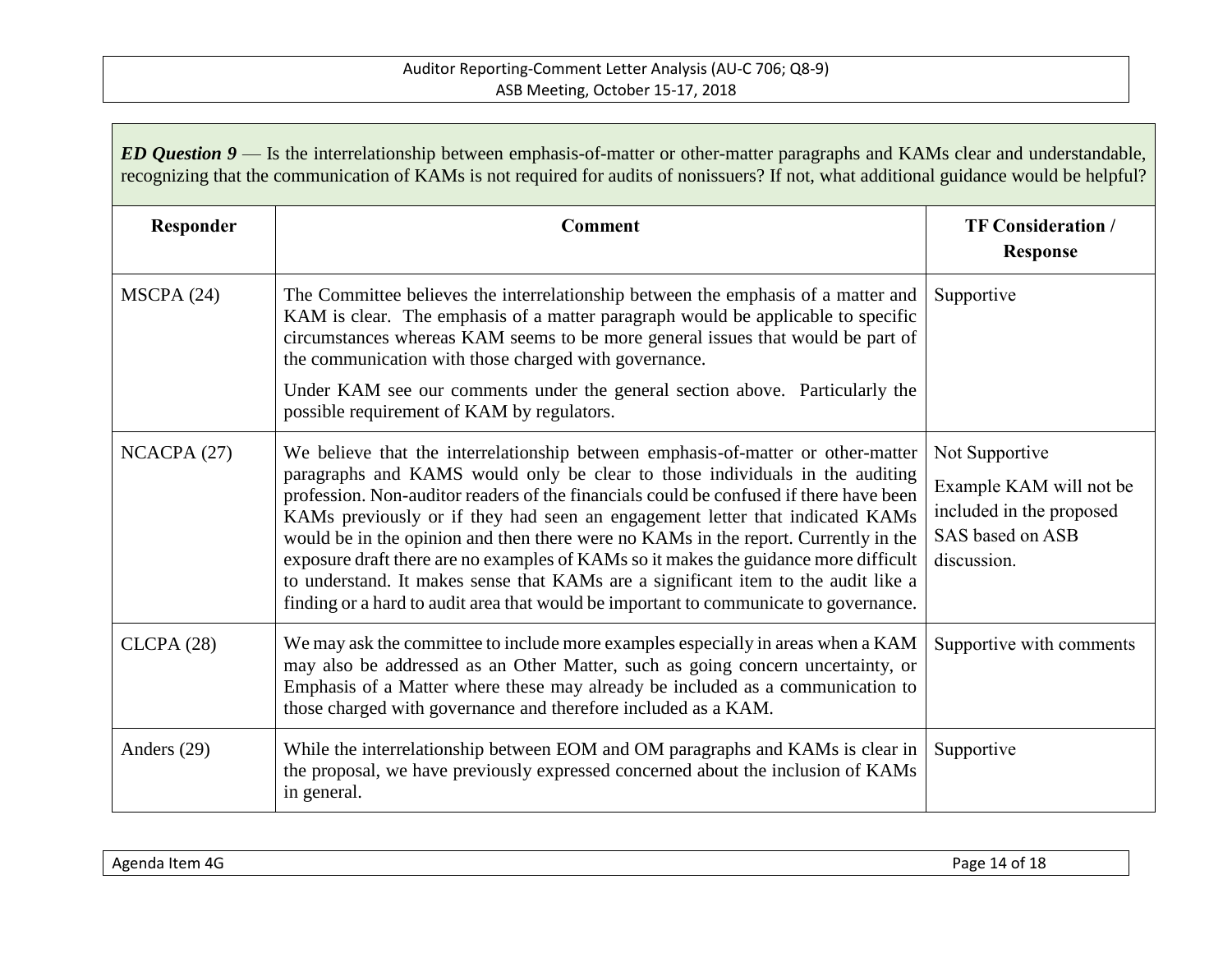| ED Question $9$ — Is the interrelationship between emphasis-of-matter or other-matter paragraphs and KAMs clear and understandable,<br>recognizing that the communication of KAMs is not required for audits of nonissuers? If not, what additional guidance would be helpful? |                                                                                                                                                                                                                                                                                                                                                                                                                                                                                                                                                                                                                                                                                                                                                                                                                        |                                                                                                                                                            |  |
|--------------------------------------------------------------------------------------------------------------------------------------------------------------------------------------------------------------------------------------------------------------------------------|------------------------------------------------------------------------------------------------------------------------------------------------------------------------------------------------------------------------------------------------------------------------------------------------------------------------------------------------------------------------------------------------------------------------------------------------------------------------------------------------------------------------------------------------------------------------------------------------------------------------------------------------------------------------------------------------------------------------------------------------------------------------------------------------------------------------|------------------------------------------------------------------------------------------------------------------------------------------------------------|--|
| Responder                                                                                                                                                                                                                                                                      | <b>Comment</b>                                                                                                                                                                                                                                                                                                                                                                                                                                                                                                                                                                                                                                                                                                                                                                                                         | <b>TF Consideration /</b><br><b>Response</b>                                                                                                               |  |
| Baker Tilly (30)                                                                                                                                                                                                                                                               | Due to the nuanced differences between emphasis-of-matter (EOM) and other-matter<br>(OM) paragraphs and KAMs, we believe that it would be helpful if additional<br>guidance were added to the proposed standard addressing situations in which 1) a<br>KAM and an EOM or OM paragraph are required to be included in the auditor's report<br>or 2) when the auditor elects to include an EOM or OM paragraph related to a matter<br>also communicated in a KAM.<br>We believe that it would be helpful if definitive guidance regarding the location of<br>EOM and OM paragraphs was included in the proposed standard. For example, it<br>seems reasonable that EOM paragraphs would be located before OM paragraphs,<br>required EOM or OM paragraphs would be located before elective EOM or OM<br>paragraphs, etc. | Supportive with comments<br>TF believes proposed<br>illustrations provide<br>sufficient guidance.<br>TF supports flexibility in<br>placement of paragraphs |  |
| OHIOCPA (31)                                                                                                                                                                                                                                                                   | The proposed standard is clear that when the auditor is required to communicate<br>KAMs, an emphasis of matter paragraph is not a substitute for a separate paragraph<br>describing the KAMs. As noted previously, additional guidance would be helpful<br>related to the subjectivity in determining what has "most significance" to be<br>considered a KAM.                                                                                                                                                                                                                                                                                                                                                                                                                                                          | Supportive with comments<br>Considered as part of AU-C<br>701                                                                                              |  |
| PwC $(32)$                                                                                                                                                                                                                                                                     | We believe the proposed SAS guidance describing the relationship is clear and<br>understandable. As highlighted within our cover letter, if the ASB considers moving<br>forward with a framework more similar to the PCAOB CAM framework, the Board<br>will likely need to revisit the interrelationship between emphasis of matter or other<br>matter paragraphs and CAMs. For example, the PCAOB acknowledges a CAM could<br>be a matter for which an emphasis or explanatory paragraph may also be required.                                                                                                                                                                                                                                                                                                        | Supportive with comments<br>TF supports remaining with<br>KAM model                                                                                        |  |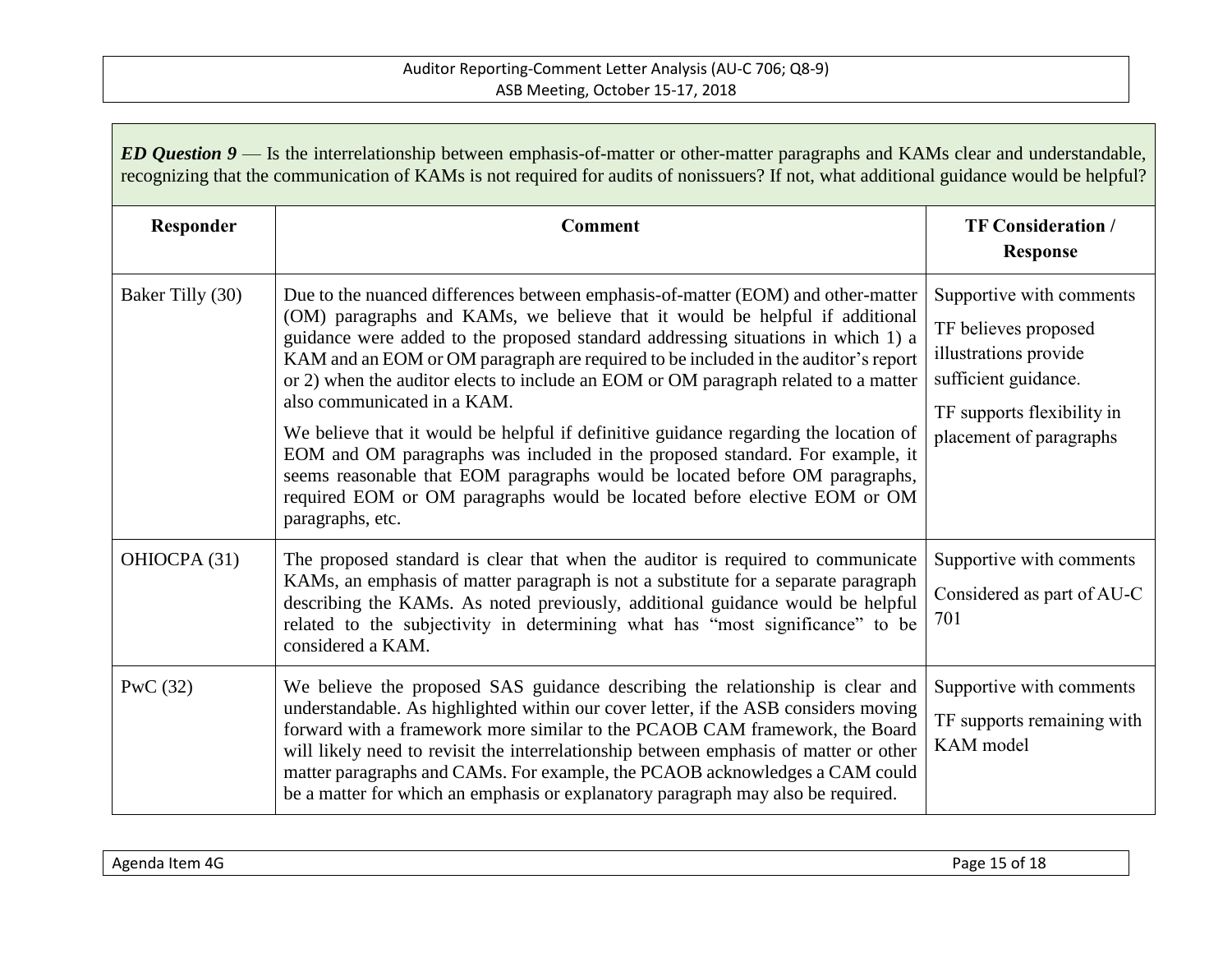| $ED$ Question $9$ — Is the interrelationship between emphasis-of-matter or other-matter paragraphs and KAMs clear and understandable,<br>recognizing that the communication of KAMs is not required for audits of nonissuers? If not, what additional guidance would be helpful? |                                                                                                                                                                                                                                                                                                                                            |                                              |  |
|----------------------------------------------------------------------------------------------------------------------------------------------------------------------------------------------------------------------------------------------------------------------------------|--------------------------------------------------------------------------------------------------------------------------------------------------------------------------------------------------------------------------------------------------------------------------------------------------------------------------------------------|----------------------------------------------|--|
| Responder                                                                                                                                                                                                                                                                        | Comment                                                                                                                                                                                                                                                                                                                                    | <b>TF Consideration /</b><br><b>Response</b> |  |
| EY(33)                                                                                                                                                                                                                                                                           | Based on the proposed requirements of AU-C 701 and revised AU-C 706, it's clear<br>that KAMs and emphasis-of-matter paragraphs can co-exist within an auditor's report<br>and that the use of an emphasis-of-matter paragraph is not a substitute for a<br>description of KAMs. We agree with the ASB's decision to include both concepts. | Supportive                                   |  |
| Laura Lindal (35)                                                                                                                                                                                                                                                                | Illustration 2 does a nice job illustrating the layout of EOMs, KAMs and OMs.                                                                                                                                                                                                                                                              | Supportive                                   |  |
| NSAA(36)                                                                                                                                                                                                                                                                         | Please see our response to question# 5 above regarding establishing a hierarchy for<br>KAM, EOM, and other-matter paragraphs.                                                                                                                                                                                                              | Supportive with comments                     |  |
| D&T $(37)$                                                                                                                                                                                                                                                                       | D&T believes the interrelationship between emphasis-of-matter or other-matter<br>paragraphs and KAMs is clear and understandable.                                                                                                                                                                                                          | Supportive                                   |  |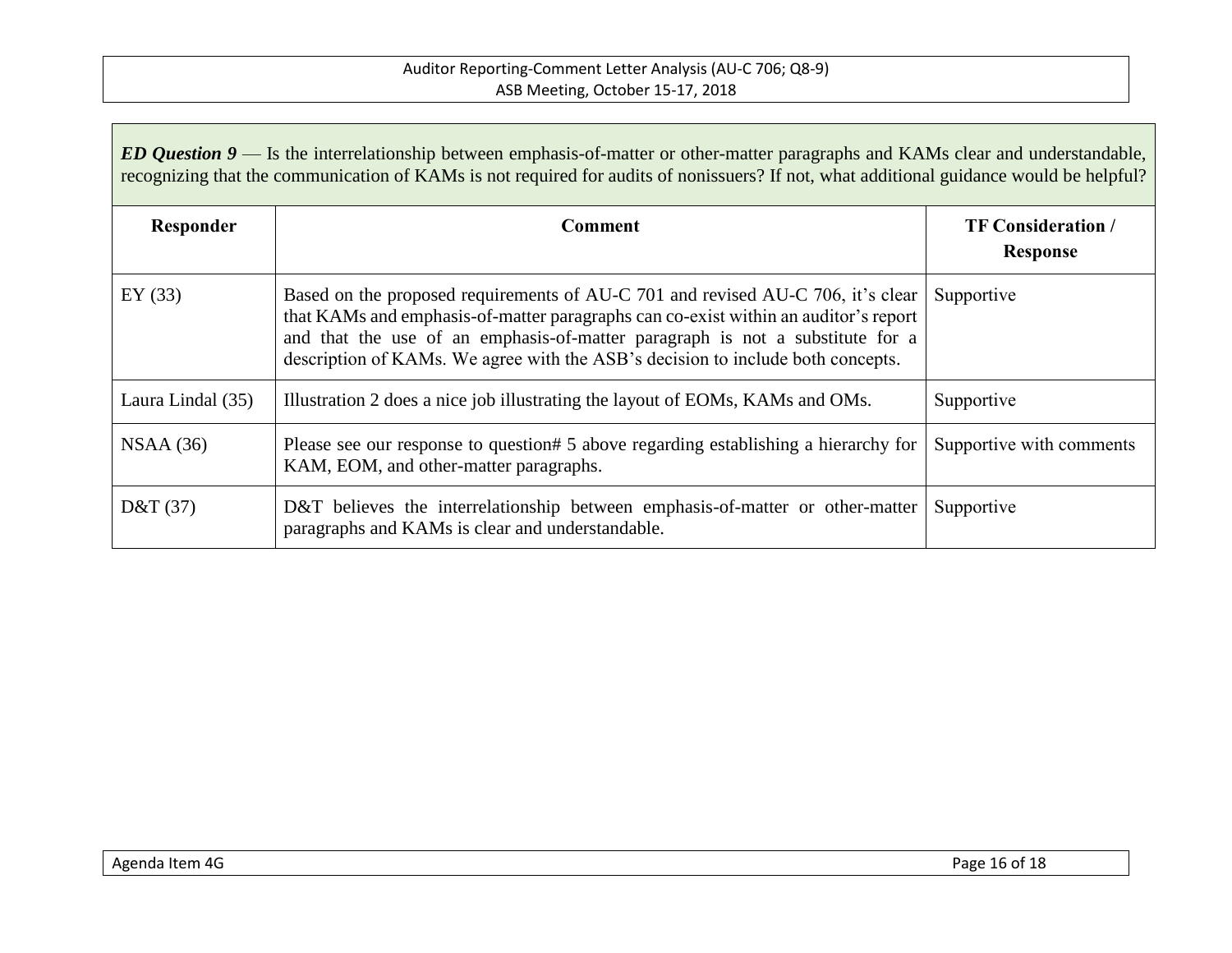# **Summary of Comments (by paragraph) on the Exposure Draft of the Proposed SAS Emphasis of Matter and Other Matter Paragraphs in the Independent Auditors Report**

| Topic/<br>Paragraph No.<br>(EOM/OM)        | <b>Commenter</b> | <b>Comment</b>                                                                                                                                                                                                                                                                                                                                                                                                                                                                                                                                                                                                                                           | <b>Response to Comment</b>                                                                                                 |
|--------------------------------------------|------------------|----------------------------------------------------------------------------------------------------------------------------------------------------------------------------------------------------------------------------------------------------------------------------------------------------------------------------------------------------------------------------------------------------------------------------------------------------------------------------------------------------------------------------------------------------------------------------------------------------------------------------------------------------------|----------------------------------------------------------------------------------------------------------------------------|
| Requirements (and/or application material) |                  |                                                                                                                                                                                                                                                                                                                                                                                                                                                                                                                                                                                                                                                          |                                                                                                                            |
|                                            |                  | Emphasis-of-Matter Paragraphs in the Auditor's Report (paragraphs 8-9; A4-A8)                                                                                                                                                                                                                                                                                                                                                                                                                                                                                                                                                                            |                                                                                                                            |
| A <sub>4</sub>                             | EY(33)           | We recommend the following edit:<br>A major catastrophe that has had, or continues to have, a<br>significant effect on the entity's financial position or results of<br>operations                                                                                                                                                                                                                                                                                                                                                                                                                                                                       | Change made                                                                                                                |
|                                            |                  | Other-Matter Paragraphs in the Auditor's Report (paragraphs 10-11; A9-A15)                                                                                                                                                                                                                                                                                                                                                                                                                                                                                                                                                                               |                                                                                                                            |
| A14                                        | GT(25)           | With regard to the application guidance provided for<br>emphasis-of-matter paragraphs, we believe stating that such a<br>paragraph "may be presented either directly before or after the<br>Key Audit Matters section" implies a requirement for those<br>paragraphs to be presented in one of these two places. We do<br>not necessarily object to this approach, but if this is the<br>Board's intention, we believe it is better suited in the<br>requirements as opposed to the application guidance. If it is<br>intended to be application guidance, we recommend saying<br>"may be presented, for example, either directly before or<br>$after$ " | No change made. TF believes the use<br>of "may" and the nature of<br>application material does not imply a<br>requirement. |